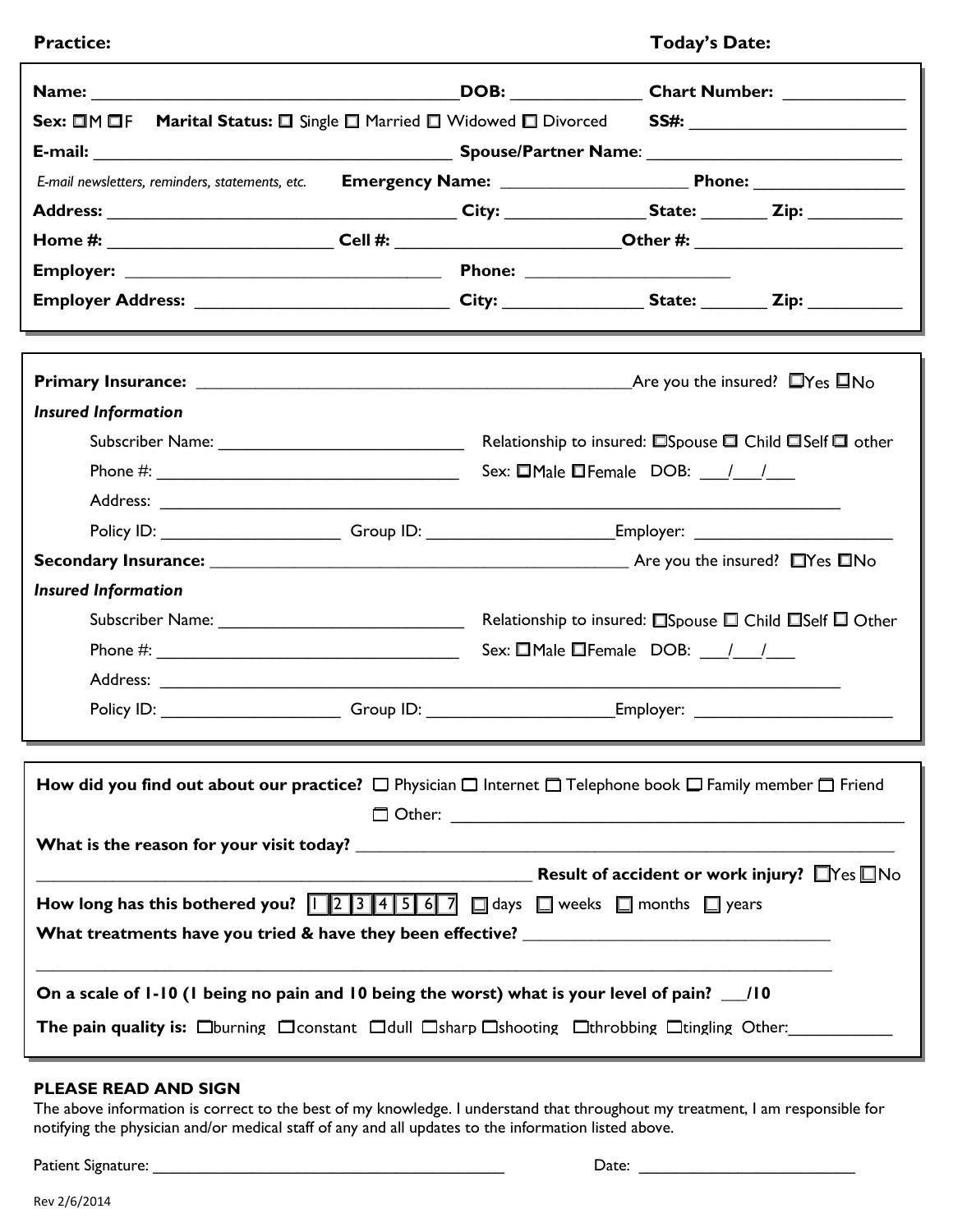|                                                                                                                                                                                                                                                                                                                                                                                      | <b>History and Physical</b>                       | Name:                                              |                                                              |                                                                                                                                                                                                                                                                                                                                                                                                                     | DOB:<br><b>Chart Number:</b>                                                                                                                               |                                                                          |
|--------------------------------------------------------------------------------------------------------------------------------------------------------------------------------------------------------------------------------------------------------------------------------------------------------------------------------------------------------------------------------------|---------------------------------------------------|----------------------------------------------------|--------------------------------------------------------------|---------------------------------------------------------------------------------------------------------------------------------------------------------------------------------------------------------------------------------------------------------------------------------------------------------------------------------------------------------------------------------------------------------------------|------------------------------------------------------------------------------------------------------------------------------------------------------------|--------------------------------------------------------------------------|
| <b>Medical History:</b> $\Box$ Alcoholism<br>$\square$ Liver<br>$\Box$ Heart murmur $\Box$ Stomach/bowel $\Box$ Depression $\Box$ Anxiety disorder<br>$\Box$ Blood clot<br>$\Box$ Neuropathy (specify) ___________<br>$\Box$ Arthritis (specify) ________________ $\Box$ other (specify)<br>Are you pregnant? $\square$ Yes $\square$ No Are you nursing? $\square$ Yes $\square$ No | Sleep apnea<br>$\Box$ High cholesterol            | Gout                                               |                                                              | Blood disorders $\Box$ Circulation problems $\Box$ Musculoskeletal $\Box$ Breathing issues<br>$\Box$ Allergies<br>$\Box$ High blood pressure<br>Thyroid disease (specify) ____________                                                                                                                                                                                                                              | $\Box$ Heart disease<br>$\Box$ Mental illness<br>$\Box$ Cancer<br>$\Box$ Diabetes (type 1, type 2)<br>$\square$ HIV<br>$\Box$ Skin disorders $\Box$ Stroke | $\Box$ Asthma<br>$\Box$ Kidney disease<br>$\Box$ Hepatitis<br>$\Box$ CVA |
|                                                                                                                                                                                                                                                                                                                                                                                      |                                                   |                                                    |                                                              | Surgical History Mone Mappendectomy DC-Section Mangioplasty Bypass DCataracts DCholecystectomy<br>Have you ever had any surgical procedures on foot/ankle or anywhere else on your body? $\Box$ Yes $\Box$ No                                                                                                                                                                                                       |                                                                                                                                                            |                                                                          |
| <b>Social History</b><br>Do you drink alcohol?<br>Substance abuse:<br>□ Yes, I had a past substance abuse problem. Please specify:<br>$\Box$ No, I have never had a substance abuse problem<br>What is your occupation?                                                                                                                                                              |                                                   |                                                    |                                                              | Do you smoke? $\Box$ Yes $\Box$ No If yes how many packs per day? $\Box$ $\Box$ 2 $\Box$ 3 $\Box$ 4 $\Box$ 5 For how long?<br>$\Box$ Yes, everyday (5-7 days/week) $\Box$ Yes, occasionally/socially $\Box$ No/Rarely<br>$\Box$ Yes, I have a current substance abuse problem. Please specify: $\Box$<br><u> 1980 - Andrea Barbara, poeta espainiar político e a contrar a contrar a contrar a contrar a contra</u> | Does it involve mostly $\Box$ standing or $\Box$ sitting                                                                                                   |                                                                          |
| $\square$ Alzheimer's<br>$\Box$ Arthritis<br>$\Box$ Bleeding disorders<br>$\Box$ Blood clot<br>$\Box$ Cancer<br>$\Box$ Cataracts                                                                                                                                                                                                                                                     |                                                   | <u> 1980 - John Stein, Amerikaansk politiker (</u> |                                                              | Family History Is there any family history (blood relative) of: (Please indicate family member)<br>Depression<br><b>Diabetes</b><br>Emphysema<br>Heart disease<br>High Blood Pressure<br>Neurological                                                                                                                                                                                                               |                                                                                                                                                            |                                                                          |
| $\Box$ Circulation problems<br>Other (specify):                                                                                                                                                                                                                                                                                                                                      |                                                   |                                                    |                                                              | Strokes                                                                                                                                                                                                                                                                                                                                                                                                             |                                                                                                                                                            |                                                                          |
|                                                                                                                                                                                                                                                                                                                                                                                      |                                                   |                                                    |                                                              |                                                                                                                                                                                                                                                                                                                                                                                                                     |                                                                                                                                                            |                                                                          |
| Cardiovascular                                                                                                                                                                                                                                                                                                                                                                       | leg pain when walking                             |                                                    | $\Box$ fever                                                 | Review of Systems (Please check the box if you currently have any of these symptoms or check "NONE")<br>chest pain/pressure<br>lvascular disease                                                                                                                                                                                                                                                                    | $\Box$ leg swelling                                                                                                                                        | $\Box$ cold hands/feet<br><b>NONE</b>                                    |
| Genitourinary                                                                                                                                                                                                                                                                                                                                                                        | fainting<br>blood in urine<br>decreased frequency |                                                    | palpitations<br>hesitancy<br>$\mathbb I$ excessive urination | $\mathsf{\underline{J}}$ incontinence<br>kidney disease                                                                                                                                                                                                                                                                                                                                                             | valve problems<br>increased urgency<br>kidney stones                                                                                                       | <b>NONE</b>                                                              |
| Gastrointestinal                                                                                                                                                                                                                                                                                                                                                                     | abdominal pain<br>diarrhea                        |                                                    | $heartburn$ $\Box$ blood in stool<br>trouble swallowing      | $\Box$ vomiting<br>decrease appetite                                                                                                                                                                                                                                                                                                                                                                                | <b>Julcers</b><br>$\sf J$ increase appetite $\sf I$                                                                                                        | constipation<br><b>NONE</b>                                              |
| Integumentary                                                                                                                                                                                                                                                                                                                                                                        | athletes foot                                     | Inail abnormalities                                |                                                              | <b>keloids</b><br>litchiness                                                                                                                                                                                                                                                                                                                                                                                        | dry, scaly skin                                                                                                                                            | <b>NONE</b>                                                              |
| Hematologic                                                                                                                                                                                                                                                                                                                                                                          | lower leg ulcers $\bar{\mathsf{\Gamma}}$          |                                                    | sickle cell disease[                                         | blood thinners<br>]anemia                                                                                                                                                                                                                                                                                                                                                                                           | clotting disorders                                                                                                                                         | <b>NONE</b>                                                              |
| Neurological                                                                                                                                                                                                                                                                                                                                                                         | tingling<br>tremors                               |                                                    | $J$ weakness<br>$\Box$ paralysis                             | seizures                                                                                                                                                                                                                                                                                                                                                                                                            | <b>Inumbness</b>                                                                                                                                           | headaches<br><b>NONE</b>                                                 |
| <b>Musculoskeletal</b>                                                                                                                                                                                                                                                                                                                                                               | back pain<br>sciatica                             | Jioint swelling<br><b>I</b> joint stiffness        | ioint pain                                                   | muscle weakness<br>Jjoint instability                                                                                                                                                                                                                                                                                                                                                                               | muscle pain<br>arthritis                                                                                                                                   | neck pain<br><b>NONE</b>                                                 |

## **PLEASE READ AND SIGN**

The above information is correct to the best of my knowledge. I understand that throughout my treatment, I am responsible for notifying the physician and/or medical staff of any and all updates to the information listed above.

Patient Signature: \_\_\_\_\_\_\_\_\_\_\_\_\_\_\_\_\_\_\_\_\_\_\_\_\_\_\_\_\_\_\_\_\_\_\_\_\_\_\_ Date: \_\_\_\_\_\_\_\_\_\_\_\_\_\_\_\_\_\_\_\_\_\_\_\_